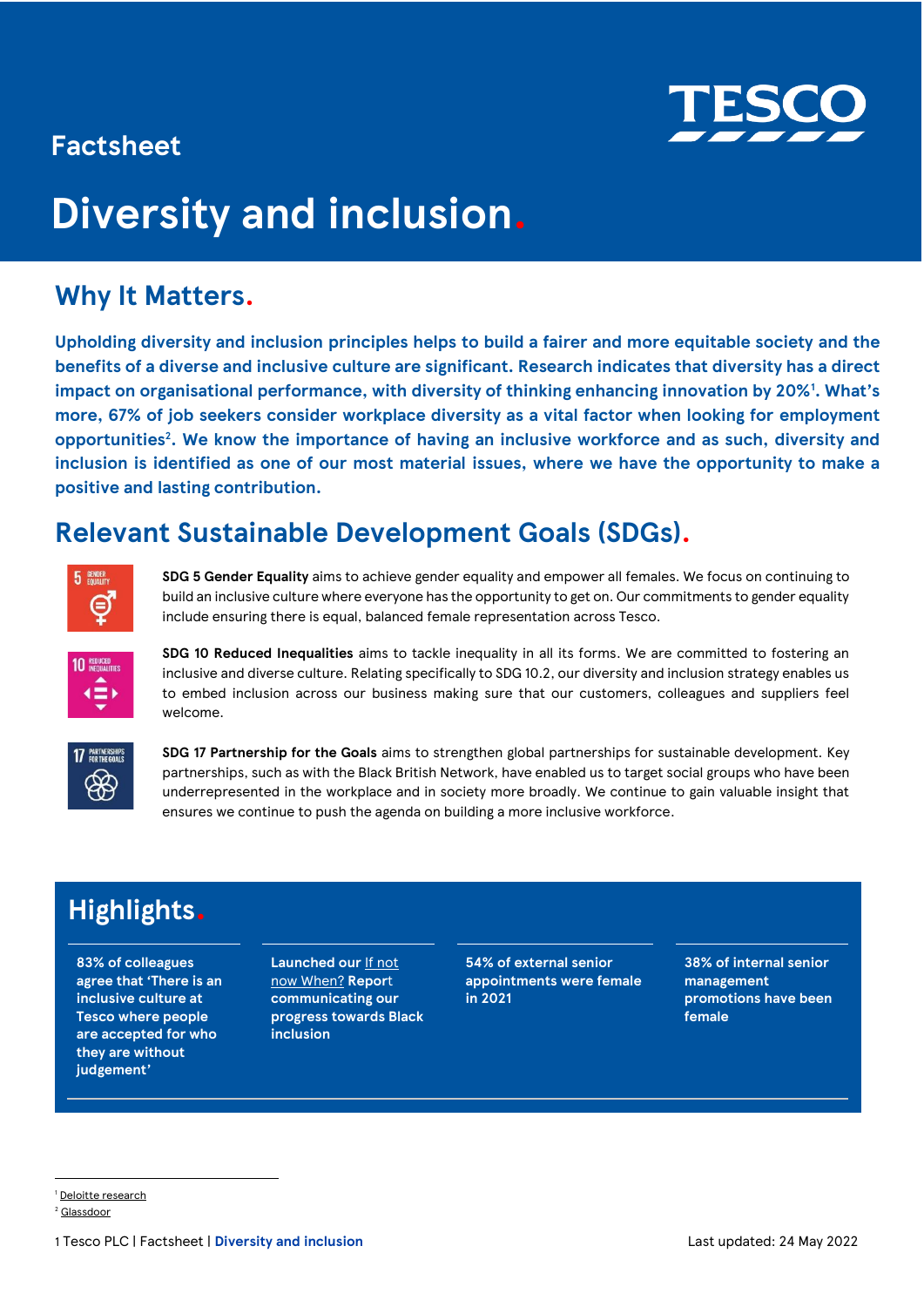# **Our Approach.**

**Fostering a diverse and inclusive culture is embedded in our values: We treat people how they want to be treated. We are committed to supporting inclusion and diversity, helping us better reflect the communities we serve, enhance engagement among our colleagues, customers and suppliers and improve our performance.**

In 2022 we introduced ESG metrics into our remuneration policy to reflect our commitment to sustainability. The Performance Share Plan (PSP) now includes diversity targets relating to gender and ethnicity representation of our top global leaders. These targets support our commitment to building an inclusive culture where everyone has the opportunity to get on.

#### **Read more about our Executive remuneration in our latest Annual Report [here.](http://www.tescoplc.com/ar22)**

Our diversity and inclusion strategy is the driving force behind ensuring that everyone really is welcome at Tesco. Helping us deliver our strategy are our six colleague networks, made up of colleagues who share our ambition of an inclusive workplace. In addition to Executive sponsors and network chairs, we've introduced representatives in our offices, stores and distribution and fulfilment centres, to provide contact points for all colleagues, wherever they are based. Together, with their insight and knowledge, we aim to celebrate the differences in each other in a number of ways that include recognising multicultural events and annual festivals across diversity groups.

Our networks also help build relationships with external partners including the Black British Network and Stonewall to hold ourselves to account and ensure we continue to make progress. We now have six Colleague Networks in the UK: Armed Forces at Tesco, Disability at Tesco, LGBTQ+ at Tesco, Race & Ethnicity at Tesco, Women at Tesco and our new Parents & Carers at Tesco. Tesco Ireland has also launched six new Colleague Communities: Enabled at Tesco; Gender Balance at Tesco; LGBTQ+ at Tesco; Carers at Tesco; Young People at Tesco; and Ethnicity at Tesco. In Central Europe we have run business wide diversity weeks to engage colleagues on the importance of making sure everyone is welcome and raise awareness of the needs of colleagues and customers from a broad range of backgrounds.

**Read more about our Colleague Network[s here](https://www.tescoplc.com/sustainability/documents/policies/how-we-create-an-inclusive-working-environment/)***.*

We collaborate with a number of external organisations to support and help inform our diversity and inclusion strategy and related programmes, including: [Business in](https://www.bitc.org.uk/)  [the Community,](https://www.bitc.org.uk/) [Business Disability Forum,](https://businessdisabilityforum.org.uk/) Investing in [Ethnicity,](https://investinginethnicity.org/) [Black British Network](http://www.blackbritishnetwork.com/) and [Stonewall.](https://www.stonewall.org.uk/)

# **Lead and role model inclusion**

We are committed to building an inclusive workplace with a sense of belonging, led by inclusive leaders who value diverse talent in their teams. Actions we have taken include:

- **Continuing to work with Arrival Education:** Business Leaders participated in the mentoring programme to support diverse talent outside our business – giving mentees inspiration, insight and helping build skills.
- **Introducing Diverse Talent Communities:** Sponsored by our Executive team and Business Leaders to help colleagues from ethnic minority backgrounds accelerate their career at Tesco.
- **Improving gender balance in senior roles**: As members of the [30% Club](https://30percentclub.org/) and signatories of the [Women in Finance Charter,](https://www.gov.uk/government/publications/women-in-finance-charter) we are committed to empowering senior female leaders.
- **Setting Board level commitment** to a zero-tolerance stance on harassment and bullying to cultivate a fair and equal working environment.
- **Helping young people to be career ready:** As part of our commitment to Career Ready, a national charity, five students were given work experience at Tesco Bank. Each student received valuable mentoring with Bank colleagues as part of a two-year programme.

### **Listen, Learn and Act**

Our Listen, Learn and Act strategy helps us to recognise, celebrate and value our differences. We create opportunities for colleagues to share their views on diversity and inclusion topics, raise awareness through a suite of learning tools and take action within our communities to support diverse talent. Actions include:

- − **Becoming a founding member of the Black British Network**, set up by Cephas Williams to help bring about lasting systemic change for the Black community. Following a series of powerful round tables our colleagues were inspired to create a Black Action Plan. Driven by colleagues from our Black Advisory Group, the plan includes new public goals and aspires to make lasting change that is fair and equitable, leveraging four key areas of our business that interact with society across: Talent, Commercial, Brand and Community.
- − **Continuing to elevate diverse voices** through our Exec-led listening sessions.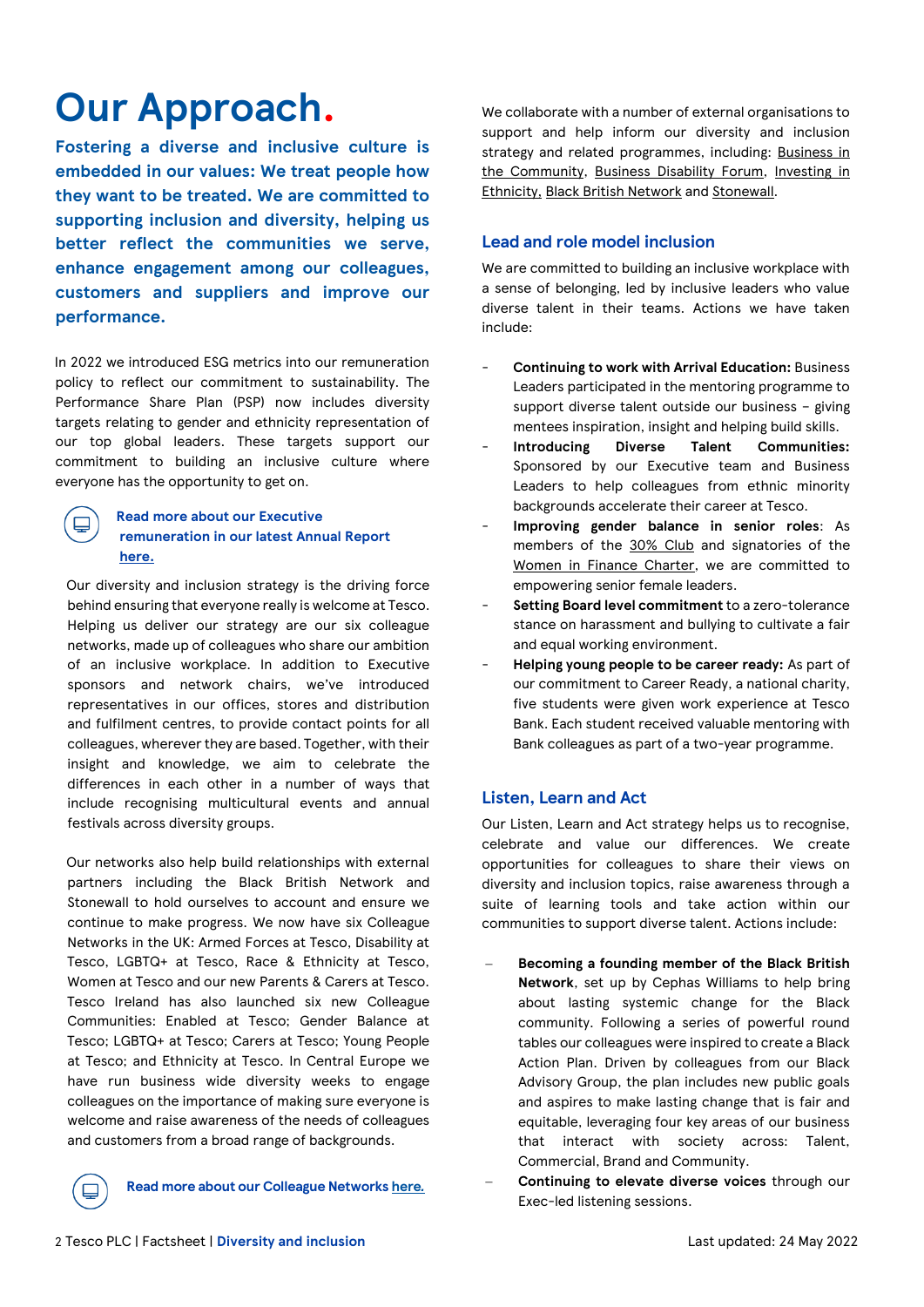- − **Launching the Inclusion and Diversity Council** within Tesco Business Services to enable colleagues to build an inclusive network across Tesco. Nominated colleagues represent a range of business levels including senior managers and executives.
- − **Continuing the roll-out of Being an Inclusive Manager**  across the Group, with more than 3,500 participants by the end of 2021. To complement the training, we also have a wide range of training courses and self-led learning resources to help educate colleagues and give them the tools to drive change and promote an inclusive environment.
- − **Launching a new, more inclusive uniform** in early 2022 for colleagues working in our stores and centres, designed using colleague insight and feedback. The new gender-neutral range supports colleagues in choosing which items they want to wear, customisable through our Workplace Adjustments programme - including name badges, changing zips, buttons and material, and adding hard of hearing logos. We've also introduced a new breathable menopause-friendly material in one of our core options.

## **Embed inclusion in everything we do**

It is essential that our colleagues always feel welcome, and we are continually reviewing and updating our policies and processes to ensure inclusion is embedded in everything we do. Actions include:

- − **Launching a new flexible working policy** in 2021 for UK colleagues to help maintain retention levels and attract new talent. As we move towards a workforce for the future our new policy gives more opportunity for colleagues to have a healthy work-life balance.
- − **Relaunching our Workplace Adjustments** programme in 2021. Working with our independent provider, Health Partners, managers now have instant access to make requests for all colleagues and have the confidence to offer the right guidance or options for their team.
- − **Introducing a new web accessibility assistance toolbar to our Careers website**. Recite Me allows applicants to customise the website in a way that works best for them – particularly supporting people with disabilities or for those who use English as a secondary language.
- − **Partnering with several diversity job boards** including: Vercida, Even Break and Scope, helping us attract more diverse groups. Our website has been updated to showcase colleague stories and details of our colleague networks.
- Training recruiters across the Group to strengthen our recruitment processes and ensure an inclusive culture is embedded, including understanding bias and creating a better candidate experience.
- − **Supporting young people from diverse backgrounds:**  Our three year partnership with the Prince's Trust and the training charity Institute of Grocery Distribution (IGD) resulted in exceeding our target to reach 50,000 young people to develop employability and life skills through activity such as volunteering. With a focus on ethnicity and disability groups, as of 2021, our aim is to help 45,000 young people build employability skills over the next year. Our successful partnership is now extended to a further 5 years with an ambition to reach an additional 200,000 young people develop life-long skills.
- − **Launching our new Business Diversity Internship** in June 2021, with external candidates identifying as disabled; ethnic minority; LGBTQ+; or socially, economically disadvantaged. 50% of candidates taking part in the 10 weeks paid experience were female, 67% from an ethnic minority background, and 19% with a disability. Feedback has been positive, with a satisfaction rate of 94%. 72% of interns were also offered a place on our Business Graduate Programme
- − **Continuing our focus on collecting diversity data** from our colleagues through our 'This is Me' campaign. We aim to reach 70% colleague data, enough statistical significance to allow us to monitor progress and to participate in voluntary reporting such as Ethnicity Pay Gap.
- − **Introducing market-leading family policies** in our Central Europe business including maternity, paternity, adoption and fertility policies.
- − **Launching bullying and harassment training** in 2020 to office colleagues in UK & ROI and expanded to our stores and distribution colleagues in 2021.

#### **Gender equality**

We are proud to be the first employer in our Central Europe markets to voluntarily publish individual gender pay gap data for the Czech Republic, Hungary and Slovakia. We have also published our first **[Everyone's Welcome](https://www.tescoplc.com/media/758486/tesco-everyones-welcome-report-2021_-final18march.pdf)  [report](https://www.tescoplc.com/media/758486/tesco-everyones-welcome-report-2021_-final18march.pdf)** which covers our Tesco UK market. This report, which goes beyond gender pay gap reporting, shares the progress we've made and the actions we're taking, towards creating a more inclusive, supportive and family friendly workplace for all colleagues - irrespective of gender, ethnicity, preferences or beliefs.

Alongside our enhanced disclosures, we've also made a number of voluntary commitments on gender equality. Building on the former Hampton Alexander Review, we have committed to the external FTSE Women Leaders [target](https://ftsewomenleaders.com/targets-progress/) of 40% female representation at Board and Executive level by 2025. This commitment puts focus on bringing more female representation to our Board, Executive Committee and their direct reports.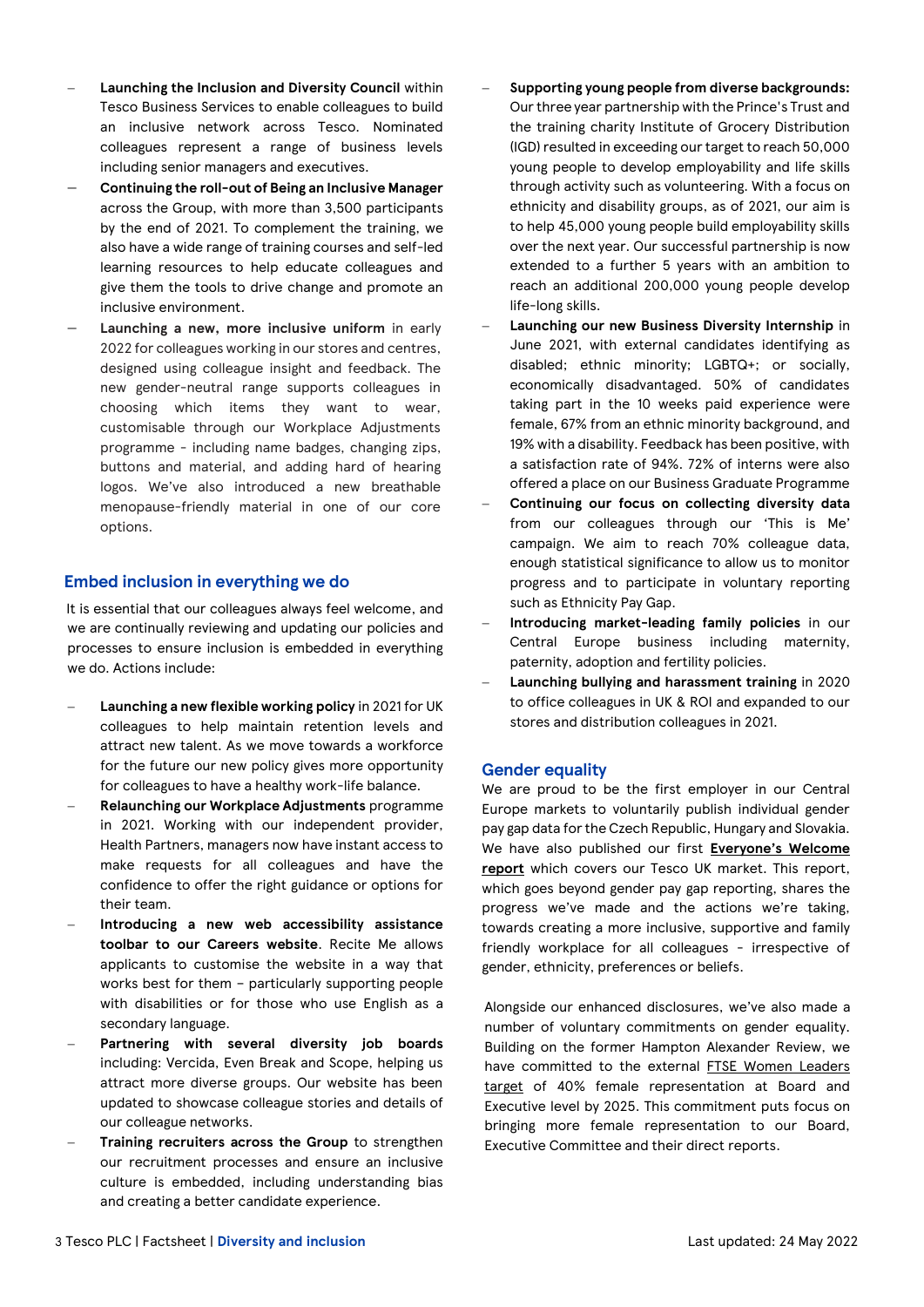We have also announced new targets to increase diverse representation of our top global leaders - our executive directors, business leaders and directors.

- Increase female representation of our top global leaders to 35% by 2025.
- Increase the proportion of our top global leaders from an ethnically diverse background to 14% by 2025.

**Executive external resourcing and strong internal succession plans** play a critical role in enabling and accelerating our ability to meet our diversity and inclusion ambitions.

# **Awards and Benchmarks.**

#### **INvolve Empower Role Model list**

Jason Tarry, UK CEO, and Jasvinder Deo, Group Risk & Functional Transformation Director, named in the Empower Role Models list 2021, for their work as ally and champion within ethnic minority groups.

#### **The Times Top 50 Employers for Women 2021**

Tesco featured in the Times Top 50 Employer for Women, demonstrating our commitment to gender equality.

#### **Workforce Disclosure Initiative**

In 2021 we achieved our highest score of 88% in recognition of our enhanced workforce disclosures.

#### **Stonewall Best Network Award 2022**

The award recognises the increased focus, proactive engagement and support the LGBTQ+ network at Tesco gives colleagues.

#### **Stonewall Equality Index Top 100 Employer**

This in-depth evaluation has recognised our inclusion work in areas such as policies, our colleague networks and feedback from our colleagues.

### **Stonewall Change Maker of the Year 2022**

Awarded to the LGBTQ+ at Tesco network chair, Adam Jarvis, for delivering the transformation plans of the network.

#### **LGBT Awards 2021 Best Network Award**

Recognised as a top 10 inclusive UK employer within the LGBT 2021 Awards.

#### **Via Bona Outstanding Employer Award**

Tesco Slovakia ranked first for the second consecutive year, recognised for the ongoing efforts to support colleagues and create an inclusive work culture.

We have continued to implement positive changes to our senior hiring practices. These include the development of inclusive interview guides, and feedback surveys for candidates, hiring managers and search partners. By implementing these changes, alongside demanding more diverse shortlists from our recruitment agency partners for senior roles has resulted in over 50% of our external senior appointments awarded to females since March 2021.















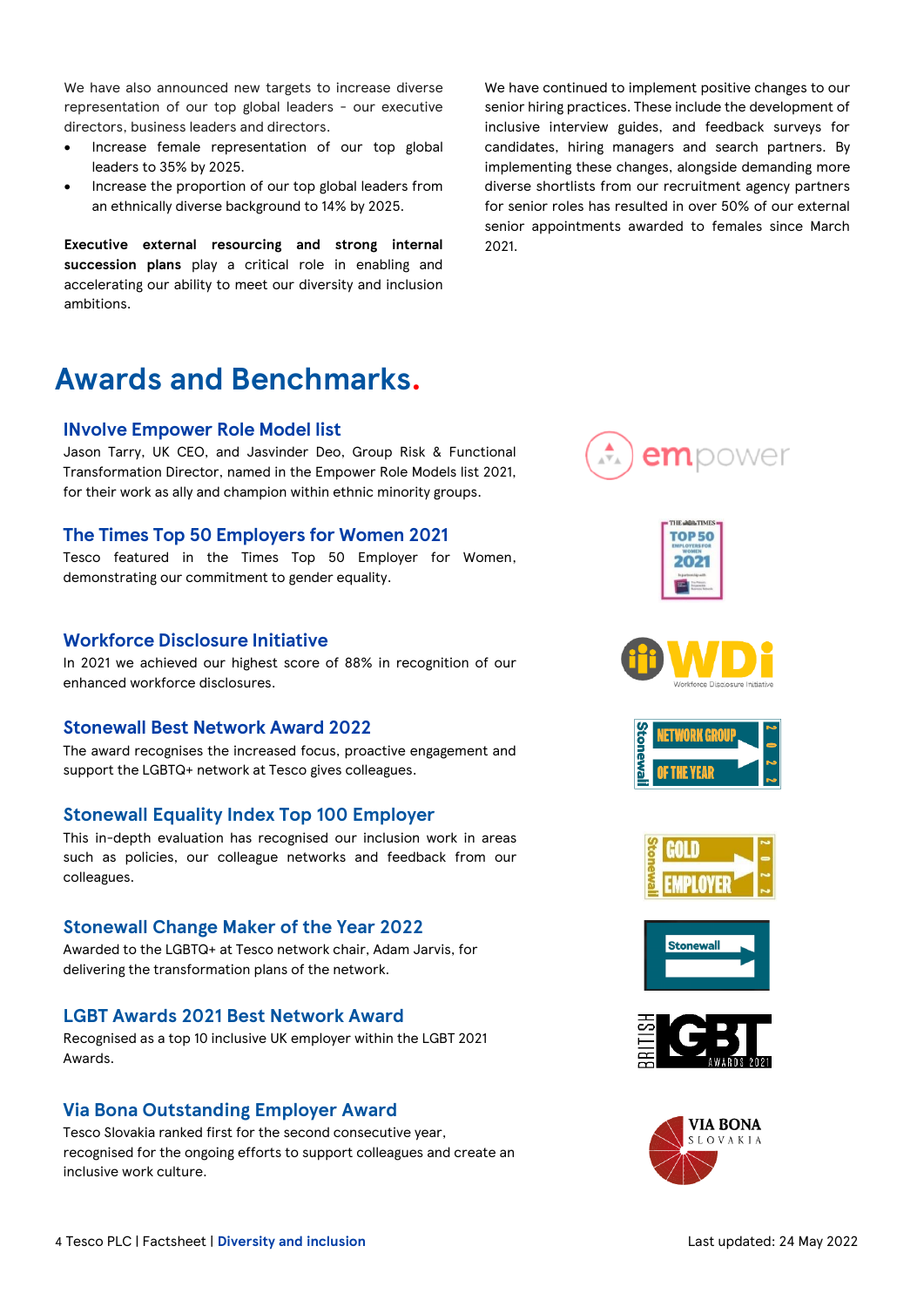# **Performance.**

| <b>Group data</b>                                                                                                      |                                                                                                                                                       |                                                                                                 |                                                                                          |                                                                                                 |                                                                                                              |  |
|------------------------------------------------------------------------------------------------------------------------|-------------------------------------------------------------------------------------------------------------------------------------------------------|-------------------------------------------------------------------------------------------------|------------------------------------------------------------------------------------------|-------------------------------------------------------------------------------------------------|--------------------------------------------------------------------------------------------------------------|--|
| <b>Commitment</b>                                                                                                      | <b>KPIs</b>                                                                                                                                           | 2018/19                                                                                         | 2019/20                                                                                  | 2020/21                                                                                         | 2021/22                                                                                                      |  |
| <b>Continue to</b><br>build an<br><b>inclusive</b><br>culture where<br>everyone has<br>the<br>opportunity to<br>get on | Percentage of<br>colleagues that agree<br>'There is an inclusive<br>culture at Tesco where I<br>feel I can be myself<br>without fear of<br>judgement' | N/A different<br>survey                                                                         | 79%                                                                                      | 81%                                                                                             | 83%                                                                                                          |  |
|                                                                                                                        | Percentage female<br>share of total<br>workforce and by work<br>level across the group                                                                | <b>Total: 55%</b><br><b>Board: 31%</b><br>Directors: 22%<br>Directors &<br><b>Managers: 33%</b> | <b>Total: 54%</b><br><b>Board: 31%</b><br>Directors: 24%<br>Directors &<br>Managers: 33% | <b>Total: 53%</b><br><b>Board: 31%</b><br>Directors: 26%<br>Directors &<br><b>Managers: 33%</b> | <b>Total: 53%</b><br><b>Board: 31% (a)</b><br><b>Executive</b><br><b>Committee:</b><br>$31\%$ <sup>(b)</sup> |  |
|                                                                                                                        | Percentage of Top Global<br>Leaders <sup>(c)</sup> that are female                                                                                    | N/A - New KPI introduced in 2021/22                                                             |                                                                                          |                                                                                                 | $26\%$                                                                                                       |  |
|                                                                                                                        | Percentage of Top Global<br>Leaders that are<br>ethnically diverse                                                                                    | N/A - New KPI introduced in 2021/22                                                             |                                                                                          |                                                                                                 | $11\%$                                                                                                       |  |

- ◊ Deloitte LLP was engaged to provide independent limited assurance over the selected diversity and inclusion data highlighted in this report with a ◊ using the assurance standard ISAE 3000. Deloitte has issued an unqualified opinion over the selected data. Deloitte's full assurance statement is available at: [www.tescoplc.com/sustainability/reporting-hub](http://www.tescoplc.com/sustainability/reporting-hub)
- (a) Our CEO and CFO are members of the Board and Executive Committee and are included within both groups in the above table. Following Board changes which will take effect following the AGM in June 2022, the Board diversity will be 36% female, 18% ethnically diverse.
- (b) With the introduction of our new KPI relating to 'Top Global Leaders' and with the change from the Hampton Alexander Review to the FTSE Women Leaders, we have updated our reporting of female representation by work level. Previously we have reported Board, Directors and Directors & managers but from 2021/22 onwards we will provide data for Board, Executive Committee and our Top Global Leaders.
- (c) Our top global leaders relate to directors and business leaders across the Group, including Executive Committee members.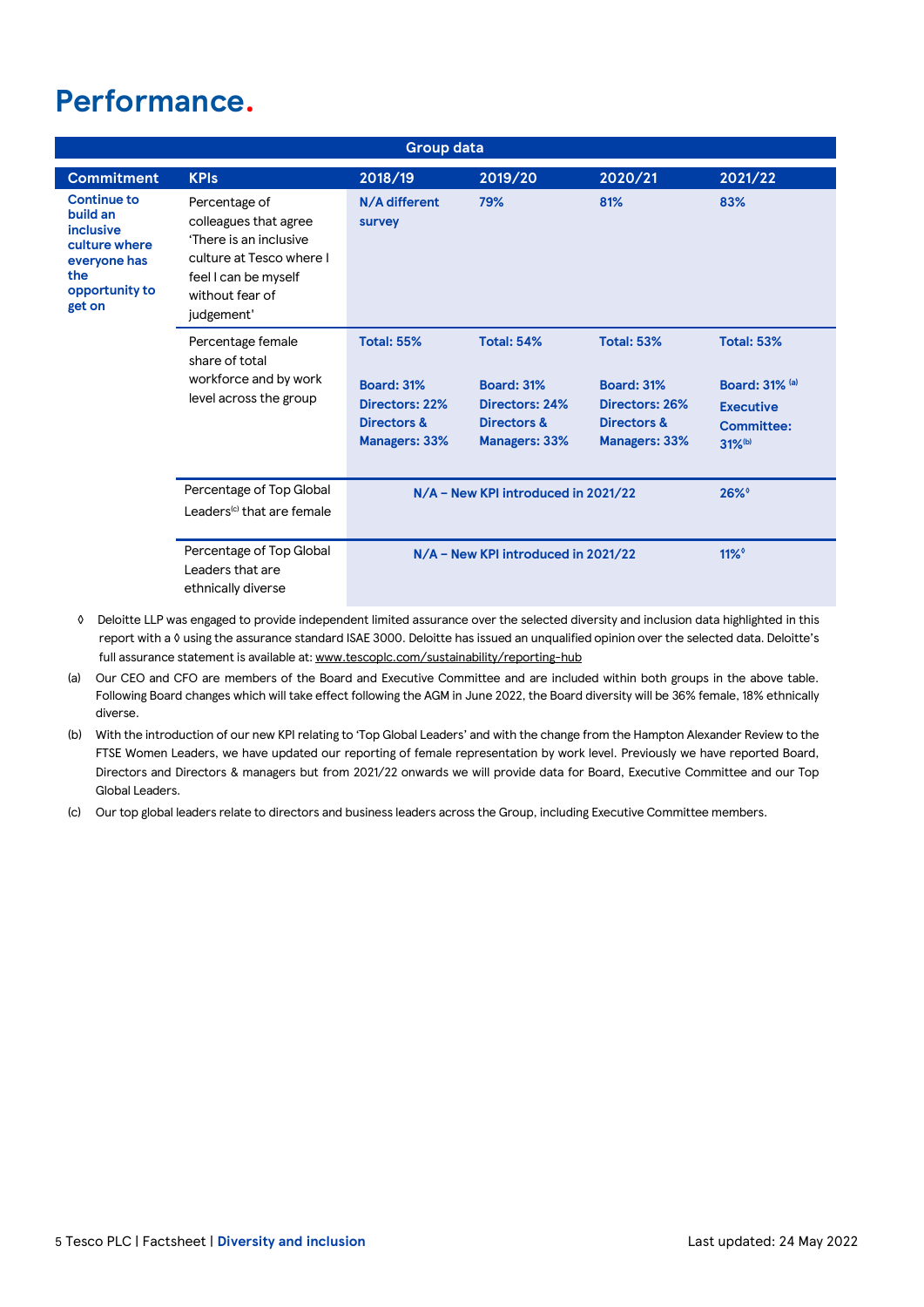# **Gender Pay Gap**

|                        |         | <b>UK Retail</b>  |         |         |
|------------------------|---------|-------------------|---------|---------|
|                        | 2017/18 | 2018/19           | 2019/20 | 2020/21 |
| Gender pay gap: median | 8.9%    | 8.0%              | 6.8%    | 6.7%    |
| Gender pay gap: mean   | 11.3%   | 12.6%             | 10.0%   | 9.3%    |
|                        |         |                   |         |         |
|                        |         | <b>Tesco Bank</b> |         |         |
|                        | 2017/18 | 2018/19           | 2019/20 | 2020/21 |
| Gender pay gap: median | 18.1%   | 17.6%             | 18.4%   | 12.4%   |

|                        |         | <b>Booker</b> |         |            |
|------------------------|---------|---------------|---------|------------|
|                        | 2017/18 | 2018/19       | 2019/20 | 2020/21    |
| Gender pay gap: median | 21.0%   | 14.5%         | 16.9%   | $17.6\%$ * |
| Gender pay gap: mean   | 8.9%    | 11.7%         | 10.9%   | $11.7\%$ * |

**Gender pay gap: mean 28.6% 26.8% 27.8% 20.3%**

\* Contributing factors to the increased pay gap includes; more male colleagues choosing to work shifts at times that pay premiums in our warehouses as well as a higher proportion of male colleagues in more senior roles. We remain committed to creating, developing and delivering more opportunities to ensure we make further progress on all measures. Plans include taking further steps for recruitment, talent management, career progression and retention to continue to build diversity and inclusion across our team.

| <b>Central Europe</b>               |                       |                 |                |  |  |
|-------------------------------------|-----------------------|-----------------|----------------|--|--|
| Retail 2020/21(a)                   |                       |                 |                |  |  |
| Gender pay gap: mean <sup>(b)</sup> | <b>Czech Republic</b> | <b>Slovakia</b> | <b>Hungary</b> |  |  |
|                                     | 9.30%                 | 9.20%           | 8.40%          |  |  |

(a) Reporting is based on a 12-month period from Sept 2020 – Sept 2021.

(b) Central Europe reported its Gender Pay Gap for the first time in 2020 and only includes the mean average. Future plans include reporting the median and mean averages. 2020/21 results include retail store formats where we have operations.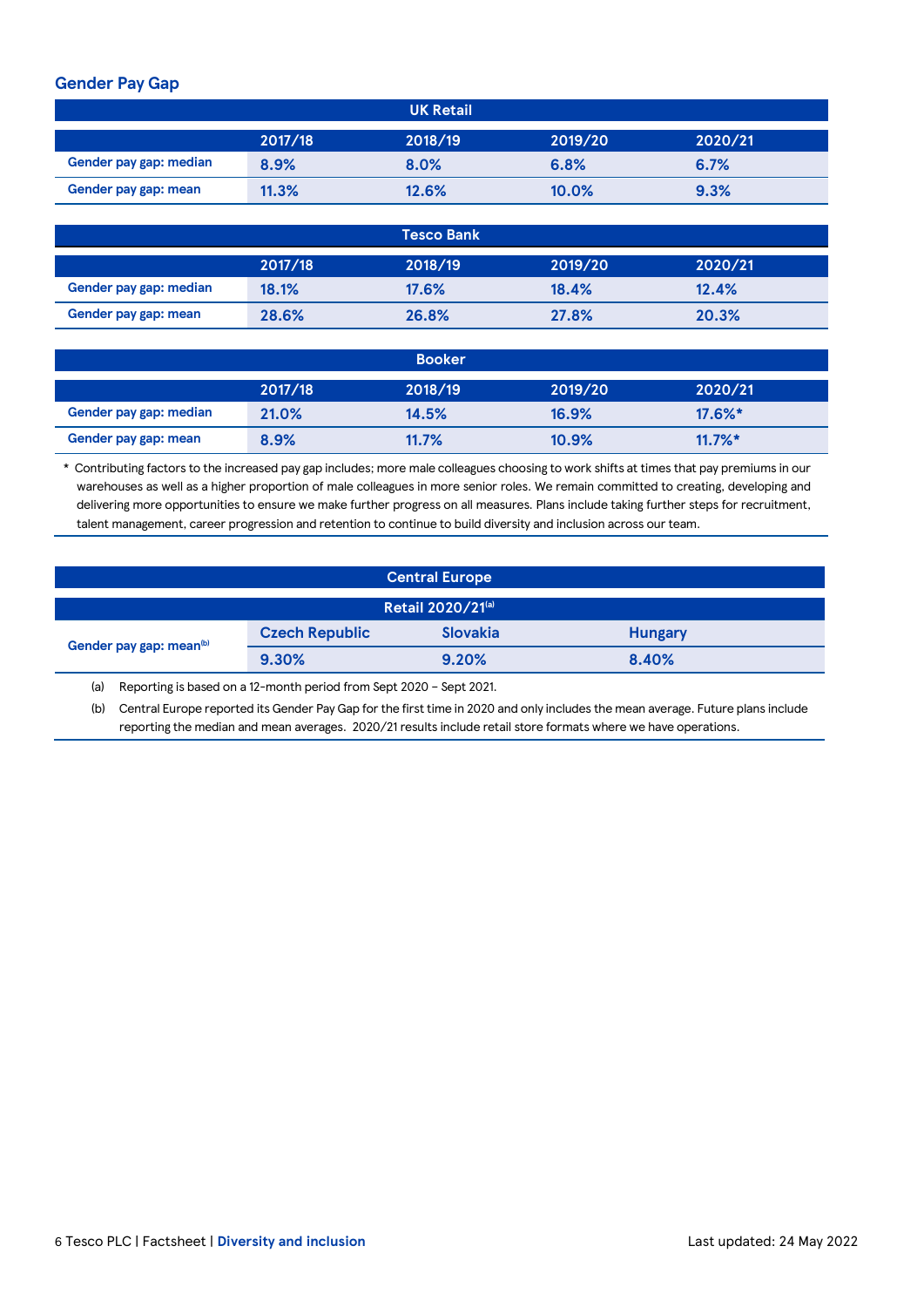# **Methodologies.**

# **How we measure our progress**

To track our progress in promoting inclusion and diversity, we rely on the direct feedback we receive from colleagues through our "Every Voice Matters" (EVM) survey. We also conduct a weekly listening version of our EVM survey to gather more regular feedback to help us better track progress. We ask the question "Is there an inclusive culture at Tesco where people are accepted for who they are without judgement?" on an annual basis.

In the UK, we adhere to Gender Pay Gap reporting requirements by publishing an annual statement on our performance.

#### **Percentage of top global leaders that are female**

Defined by executive directors, business leaders and directors. We currently use the legal definition of gender; male and female, stored in our payroll system. The scope of data includes UK and ROI, Central Europe and international sourcing hubs.

Data is obtained via the Tesco Data Team and payroll systems serviced by engineering teams. Data is updated to the master tracker provided by the Talent team. Access to gender data is strictly limited to the People Data team.

Data is recorded at the end of the Tesco financial year and reflects a single point in time. The number of colleagues who identify as female is divided by the total number of colleagues who have responded. Results are rounded, using standard calculation practices.

#### **Percentage of top global leaders that are ethnically diverse**

Ethnicity is defined by a combination of factors, including country of birth, nationality, language, skin colour and religion. For the purpose of this report colleagues will selfidentify as within five groups. See ethnicity definition breakdown. The scope of data covers UK and ROI, Central Europe and international sourcing hubs.

Data is obtained via the Tesco Data team and payroll systems serviced by engineering teams. Data is updated to the master tracker provided by the Talent team. Access to ethnicity data is strictly limited to the People Data team.

Data is recorded at the end of the Tesco financial year and reflects a single point in time. The number of colleagues who have identified themselves as ethnically diverse is divided by the total number of colleagues who have responded. Results are rounded, using standard calculation practices.

#### Definitions: **Top Global Leaders**

Defined collectively as executive directors, business leaders and directors.

#### **Gender**

We have used the legal gender of the colleague which is stored in our payroll systems. Currently legal gender may only be male or female.

#### **Ethnicity**

For the purpose of this report colleagues will self-identify as either:

- A. White
- B. Mixed / multiple ethnic groups
- C. Asian
- D. Black
- E. Other ethnic group

'Ethnically diverse' is defined as groups B-E in the above list.

# **Looking ahead.**

We will continue building an inclusive workplace where everyone is welcome. Our strategic priorities will focus on leading and role modelling inclusion, embedding inclusion in everything we do and embedding our 'listen, learn, act' strategy. We will continue to listen and elevate diverse voices with education and support for colleagues and our communities, developing effective long-term KPIs for inclusion and diversity that truly reflect our business over the coming year.

# **Commitments and targets**

- Everyone's welcome at Tesco and has an opportunity to get on
- − 35% of our Top Global Leaders are female by 2025
- 14% of our Top Global Leaders are ethnically diverse by 2025
- − Committed to the external [FTSE Women Leaders target](https://ftsewomenleaders.com/targets-progress/) of 40% female representation at Board and Executive level by 2025.
- − Pledged commitment to the British Retail Consortium D&I Charter, enabling us to promote equitable standards across the industry and embed inclusion within Tesco.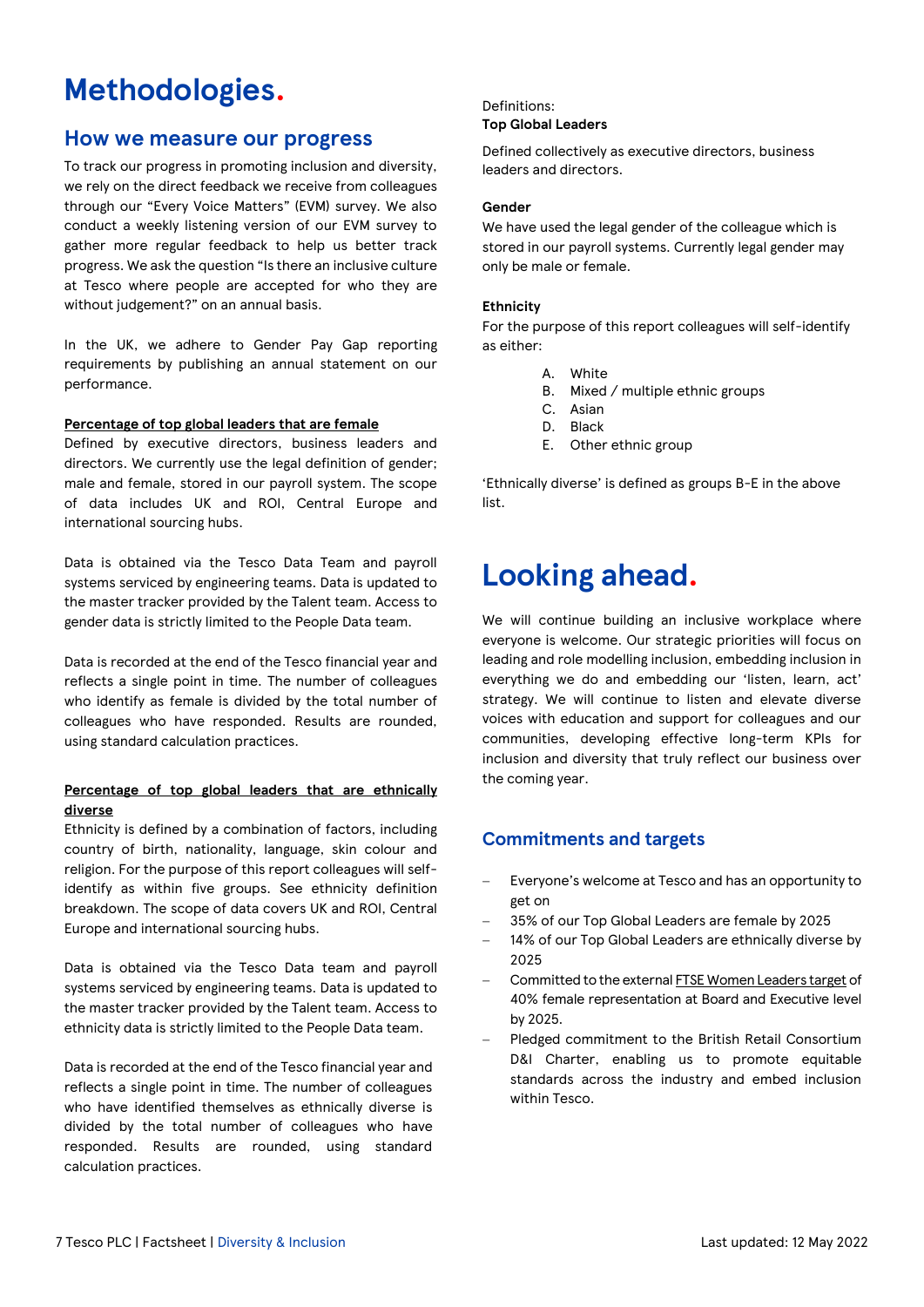# **Read more about our approach**

#### **More information**

[Our approach to diversity and inclusion](https://www.tescoplc.com/sustainability/taking-action/diversity/)

[If not now when report](https://www.tescoplc.com/media/758088/if-not-now-when-2021-report.pdf)

# **Policies**

[Inclusion Policy](https://www.tescoplc.com/sustainability/documents/policies/how-we-create-an-inclusive-working-environment/)

[Bullying and Harassment](https://www.tescoplc.com/sustainability/documents/policies/bullying-and-harassment/)

#### **Gender Pay Gap report**

[Everyone's welcome –](https://www.tescoplc.com/media/758508/tesco-everyones-welcome-report-2021-7.pdf) Tesco retail

[Dunnhumby](https://www.tescoplc.com/media/758470/dunnhumby-gender-pay-report-2021.pdf)

[Booker](https://www.tescoplc.com/media/758474/booker-gender-pay-report-2021.pdf)

[Czech Republic](https://corporate.itesco.cz/novinky/2021/tesco-zve%C5%99ejnilo-prvn%C3%AD-zpr%C3%A1vu-o-diverzit%C4%9B-a-inkluzi/)

[Hungary](https://corporate.tesco.hu/fenntarthat%C3%B3s%C3%A1g-new/munkat%C3%A1rsak/a-tesc%C3%B3n%C3%A1l-mindenkit-sz%C3%ADvesen-l%C3%A1tunk/)

[Slovakia](https://corporate.tesco.sk/udrzatelne-podnikanie/ludia/diverzita-a-inkluzia/)